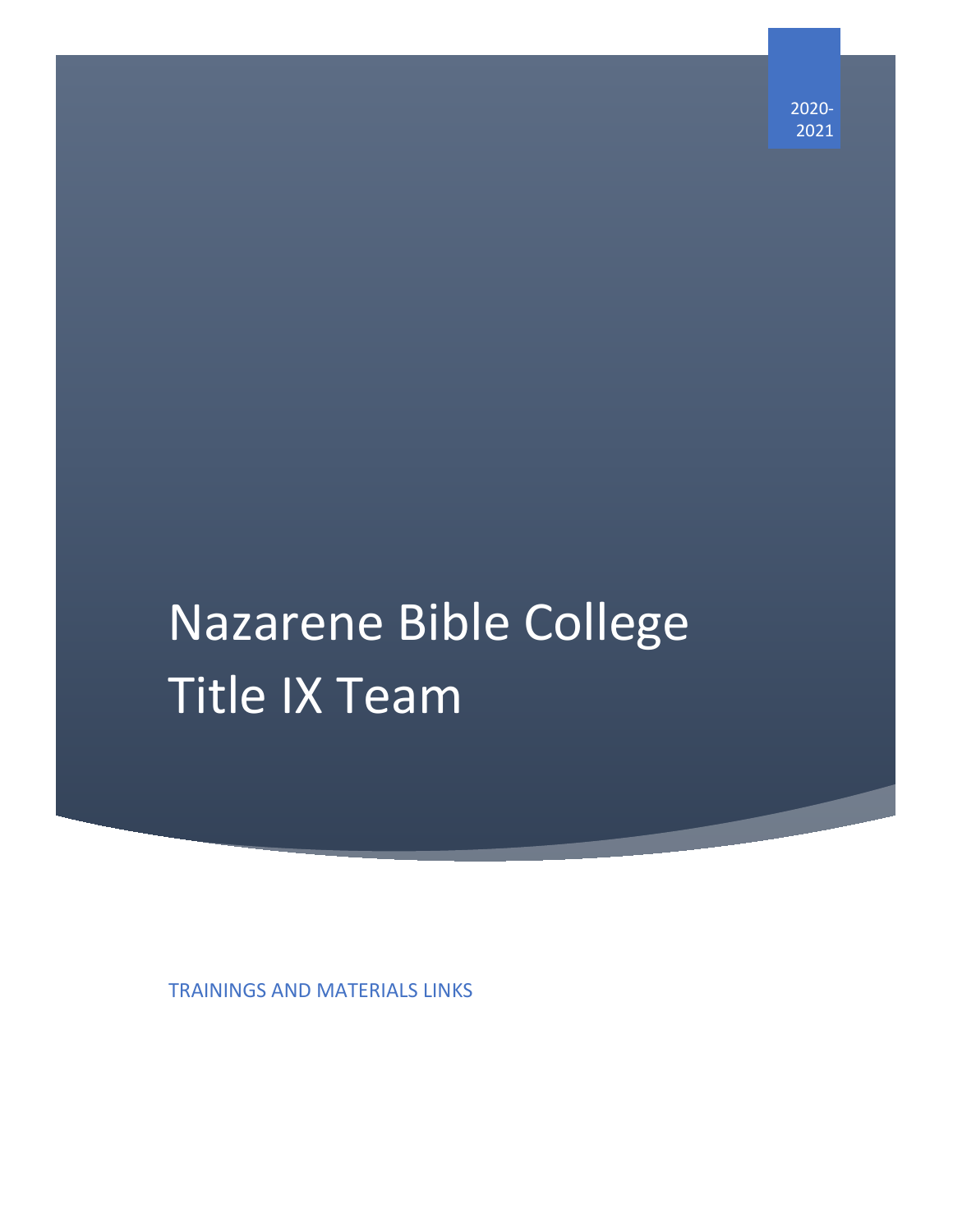# NAZARENE BIBLE COLLEGE'S TITLE IX TEAM TRAINING AND MATERIALS

### Shirley Cadle, Title IX Coordinator

**Conducting an Effective Remote Interview** (Webinar, viewed live; 2 credit hours; provided by V M Law Corporation) July 2020

Description: We will review how to conduct successful and professional remote interviews. We will discuss the unique challenges that arise with conducting interviews through videoconference, as well as how to address those challenges through careful planning and preparation. Specifically, we will review the preparation process and how to create some level of connection with your interviewee. Finally, we will also discuss what to do and how to bounce back when things do not go quite according to plan. [\(View materials here.](https://static1.squarespace.com/static/5d6075af4f1fd30001b5498d/t/5e8ca1bd657f446a4a63d8f0/1586274751677/Remote+Investigations+Checklist.pdf) [View videos](https://www.youtube.com/channel/UCwNSNIAoRC0oOGlqcN5zeSQ/featured) here.)

**The Impact of Title IX Regulations on Faculty and Employees** (Webinar, viewed live; 1 credit hour; provided by Husch-Blackwell Law Firm) May 2020

Description: Beyond their impact on student conduct processes, the Department of Education's new Title IX regulations usher in challenging adjustments to procedures and standards applicable to sexual harassment of or by employees, including faculty members. This webinar will explore these issues as well as the need to revamp existing faculty and human resources functions addressing sexual harassment, overlapping and confusing liability standards under Title IX versus Title VII, and adjustments to handling "Me Too" concerns, among other issues. [\(View here.](https://www.huschblackwell.com/newsandinsights/the-impact-of-title-ix-regulations-on-faculty-and-employees))

**Final Title IX Regulations and Their Effect on Your Campus** (Webinar, viewed recording; 1 credit hour; provided by Husch-Blackwell Law Firm) May 2020

Description: On May 6, 2020, the Department of Education released its final Title IX regulations. Taking effect August 14, 2020, the new regulations include substantial changes that impact Title IX investigation and adjudication processes. Join Husch Blackwell Education attorneys for an initial overview of the final regulations and the effect they will have on colleges and universities in light of ongoing operations and pressing challenges. [\(View here.](https://www.huschblackwell.com/newsandinsights/final-title-ix-regulations-and-their-effect-on-your-campus))

#### **Title IX Regulation Update** (Webinar, viewed live; 1 credit hour; provided by ATIXA) May 2020

Description: We will address the 2020 revisions to Title IX Regulations to develop an understanding of the scope of the changes, how they will impact your organization, and what type of training your team will require. ATIXA has also developed [a Regulations Comparison Guide](http://marketing.tngconsulting.com/jc.aspx?d=DWFDWDUAGAGML3XS4YFLLJAQSEEY4UWSNZ6INUQJOF3QFEZNZM3RIQSE3ZARWZHCZCP65EGQB4TMTBCG4IMBYTQIHQOIVMJGJV4SX45RNJLXFM22VUXMN257TYLQ%3D%3D%3D%3D&eu=UVKcLZIw12Y%2FUiz5bPvGbuzWHxi%2Fmao%2Fr85ZlXVHl5AXcLkB2mMTsPRrpRPpos9NzlhngLs%2BR6zUAt66CKRh9A%3D%3D) for your reference during this period of significant change. This guide shows the differences between the proposed regulations issued in 2018, and the [Final Rule published in May of 2020.](http://marketing.tngconsulting.com/jc.aspx?d=CXEDWDUAEAIELUN5XSNBQ4CQ4JKLUFA45D6BI2DF3S5472U63QDQMFIR55QDO5CKGH65ZINBD6EEZSBIFEDIOE4KACD4VNTMXFWHKPSW5NVLS6I357BF5LGH7MAQ%3D%3D%3D%3D&eu=5ZNbilypUpvqSZoIQ%2BnJDAUOsnc6taRrRdfaLl8oQF9UULaAaIGH3VIEXQ7AbfnmkXIcqU1f4f4n58ipuC27TJ3JrMQyEA%2FLZ4bXT3nduTBiUlsAoMbZEmCro9tAWOCebzL8jS86sNW%2FbIAEe3PZ9yo97x0Af4UdagrZvGY6UTs%3D)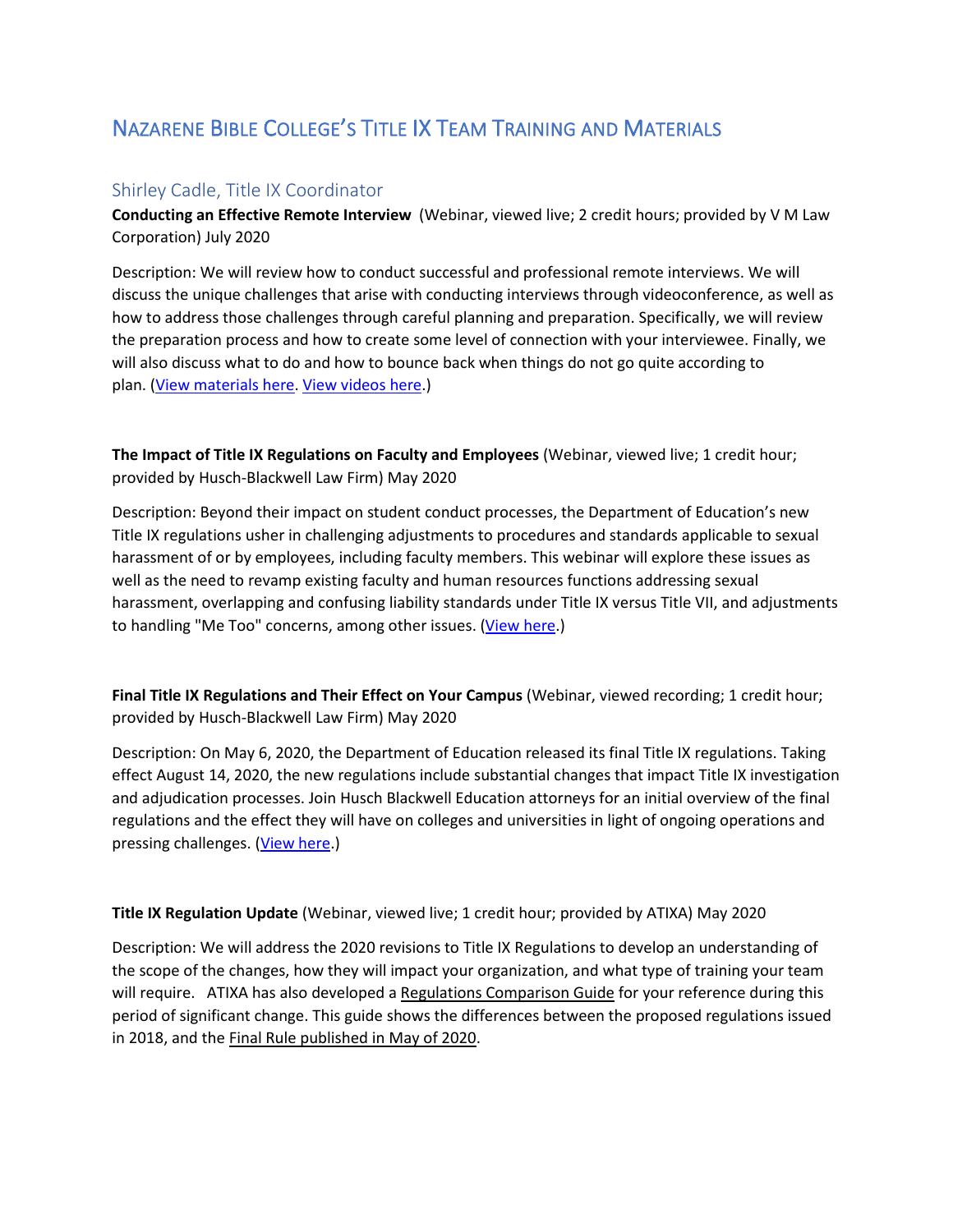**NHERMC Title IX Training** (Full-day online training, participated live in webinars and discussions; provided by Husch-Blackwell Law Firm) August 2020

Description: This full-day virtual training is designed to provide Title IX coordinators, investigators, hearing officers, appeals officers and informal resolution officers the information and tools they need to process Title IX reports. Topics include: Title IX scope and jurisdiction, the new regulations' definition of sexual harassment, case intake including reports and formal complaints, supportive measures, investigations, hearings, appeals, informal resolution and alternative dispute processes, managing conflicts of interest and bias, and confidentiality.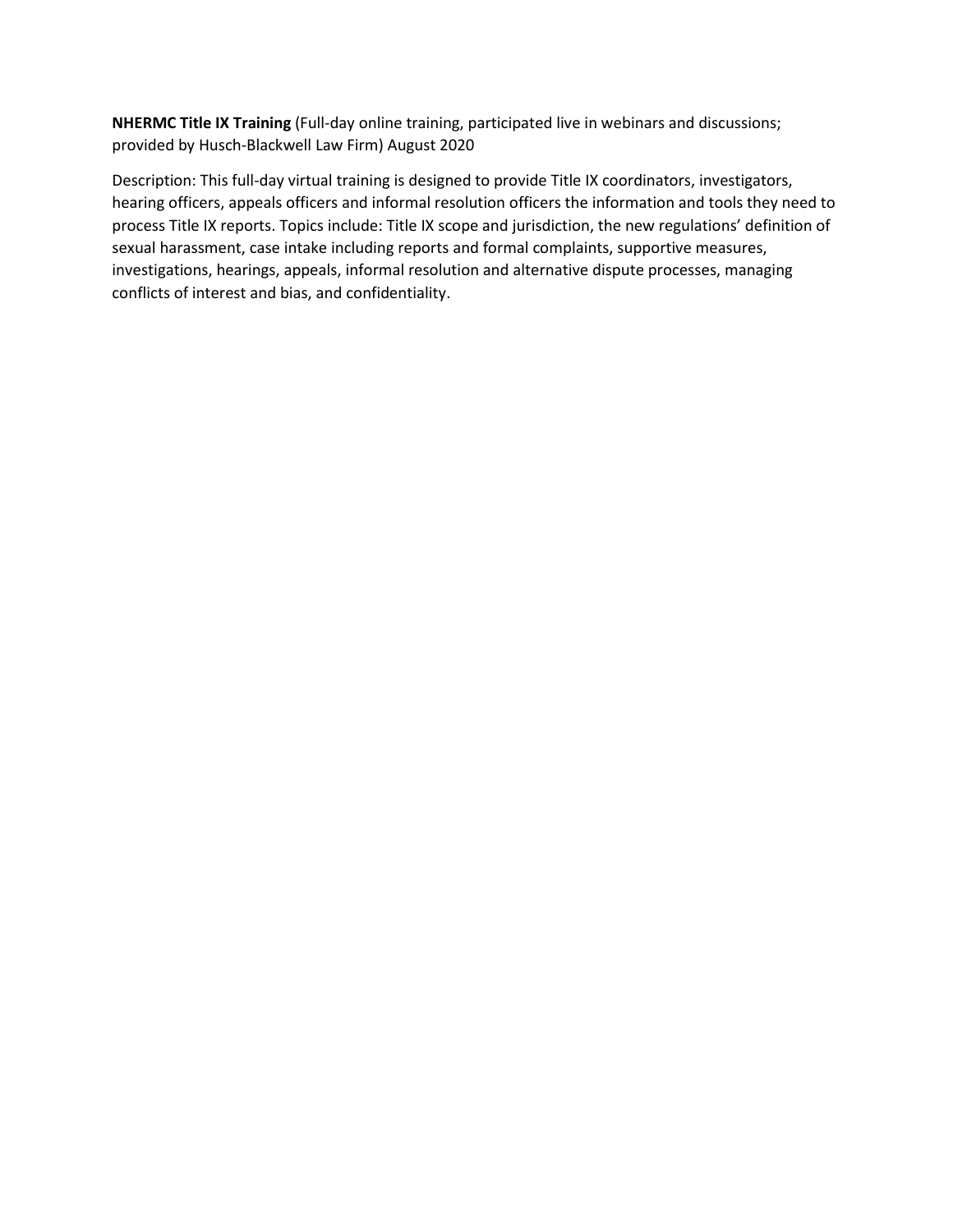## Michelle Avery, Compliance Assistant

**Restorative Justice as a Response to Campus Misconduct** (Webinar, viewed live; provided by Husch-Blackwell) January 2020

Description: Restorative justice is a long-standing method of conflict resolution that focuses on repairing the harm done to members of a campus community. Guided by a trained facilitator, the parties involved in a misconduct incident engage in a structured, collaborative process to create a resolution that:

- Requires the respondent to accept responsibility
- Discourages future misconduct
- Fulfills the needs of the harmed parties
- Restores the community's trust in the responsible party

A growing trend across student affairs, Title IX offices and offices of institutional equity and inclusion, restorative justice offers an alternative to traditional resolution processes and creates opportunities for education and growth. Join our webinar to learn the fundamentals and explore the many ways to use it on your campus. [\(View here.](https://www.huschblackwell.com/newsandinsights/restorative-justice-as-a-response-to-campus-misconduct))

**US Dept of Ed New regulations for 2020: Reshaping Accreditation and State Authorization** (Webinar, viewed live; provided by Husch-Blackwell) February 2020

Description: On November 1, 2019, the U.S. Department of Education published its Final Rule revising accreditation, state authorization and other related requirements that affect higher education institutions. The impact of the rule may reshape the accreditation landscape, streamlining some aspects of accreditation while increasing other requirements. The Final Rule also addressed lingering issues related to state authorization for distance education. Join our webinar to learn more about the new regulations. [\(View here.](https://www.huschblackwell.com/newsandinsights/us-department-of-education-new-regulations-for-2020))

**Before the New Title IX Rules Drop** (Webinar, viewed live; provided by Husch-Blackwell) March 2020

Description: Colleges and universities have been anticipating the U.S. Department of Education's new regulations covering Title IX for some time. Despite the uncertainty of when they will be released, there are best practices that can be put into place now that will continue to serve your community and position you for potential changes in the regulatory landscape. [\(View here.](https://www.huschblackwell.com/newsandinsights/before-the-new-title-ix-rules-drop))

**Ten Things to Know About the New Title IX Regulations** (Webinar, viewed live; provided by ATIXA Team with TNG Partners) May 2020

Description: ATIXA is pleased to offer the PowerPoint slides and Recording for the free webinar with our Partners, held on Monday, May 11 from 12-1pm ET. This webinar provided an initial overview of and response to the new regulations. ATIXA members were invited to the follow-up Q&A webinar, immediately following. Further discussion that could not be answered in the May 11 Q&A session was continued on May 18. [\(View here.](https://cdn.atixa.org/website-media/atixa.org/wp-content/uploads/2020/05/11155019/ATIXA-R3-Webinar-Slides_5.11.20.pdf))